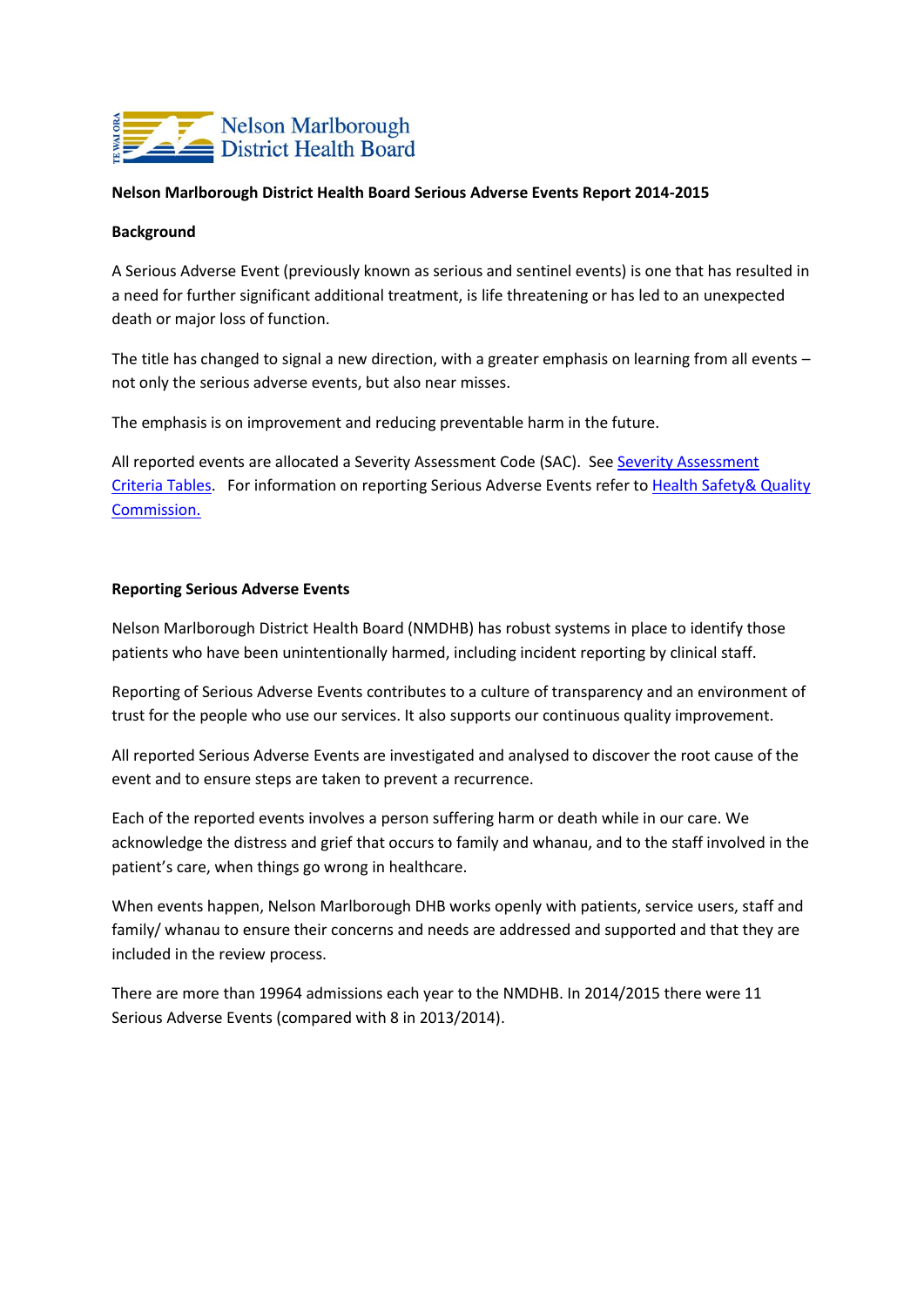| 2014/2015 Serious Adverse Events                                                                                  |                                                                                                                                                                         |                                                                                                                                                                                                                                                                                                          |                          |  |  |
|-------------------------------------------------------------------------------------------------------------------|-------------------------------------------------------------------------------------------------------------------------------------------------------------------------|----------------------------------------------------------------------------------------------------------------------------------------------------------------------------------------------------------------------------------------------------------------------------------------------------------|--------------------------|--|--|
| Description of Event                                                                                              | <b>Review Findings</b>                                                                                                                                                  | <b>Summary of Recommendations/Actions</b>                                                                                                                                                                                                                                                                | Implementation           |  |  |
| Complications related to<br>pregnancy                                                                             | <b>Report Pending</b>                                                                                                                                                   | $\blacksquare$                                                                                                                                                                                                                                                                                           | $\overline{\phantom{a}}$ |  |  |
| Unwell newborn                                                                                                    | Following review this event<br>was rescored as a SAC3<br>event. Severity Assessment<br><b>Criteria Tables</b>                                                           |                                                                                                                                                                                                                                                                                                          | Completed                |  |  |
| Unwell newborn                                                                                                    | Newborn requiring significant<br>intervention to stabilise<br>condition prior to transfer to<br>tertiary hospital.                                                      | Improve communication between units,<br>increase awareness re emergency<br>equipment location, and increase skill<br>level of back up support staff.                                                                                                                                                     | Completed                |  |  |
| Unexpected neonatal death                                                                                         | <b>Report Pending</b>                                                                                                                                                   |                                                                                                                                                                                                                                                                                                          |                          |  |  |
| Chemotherapy related<br>complications                                                                             | Patient unwell with complex<br>medical problems presented<br>to Emergency Department.<br>Treated and discharged.<br>Patient deteriorated and died<br>the following day. | Expand and improve information<br>provided to chemotherapy patients that<br>assists them and health care<br>professionals to manage acute<br>presentations.                                                                                                                                              | Completed                |  |  |
| Patient with multiple co-<br>morbidities deteriorated<br>acutely after fall in hospital and<br>subsequently died. | Patient had multiple complex<br>medical problems which<br>contributed to delayed<br>diagnosis of hip fracture.                                                          | Working group to discuss acute<br>management of under 65 year-old<br>patients who do not meet criteria for the<br>nurse initiated Neck of Femur Fracture<br>pathway. To develop a pathway of care<br>for this group of patients until the ERAS<br>Fractured Hip Patient Journey is fully<br>established. | Completed                |  |  |
| Death following post-operative<br>complications                                                                   | <b>Report Pending</b>                                                                                                                                                   |                                                                                                                                                                                                                                                                                                          |                          |  |  |